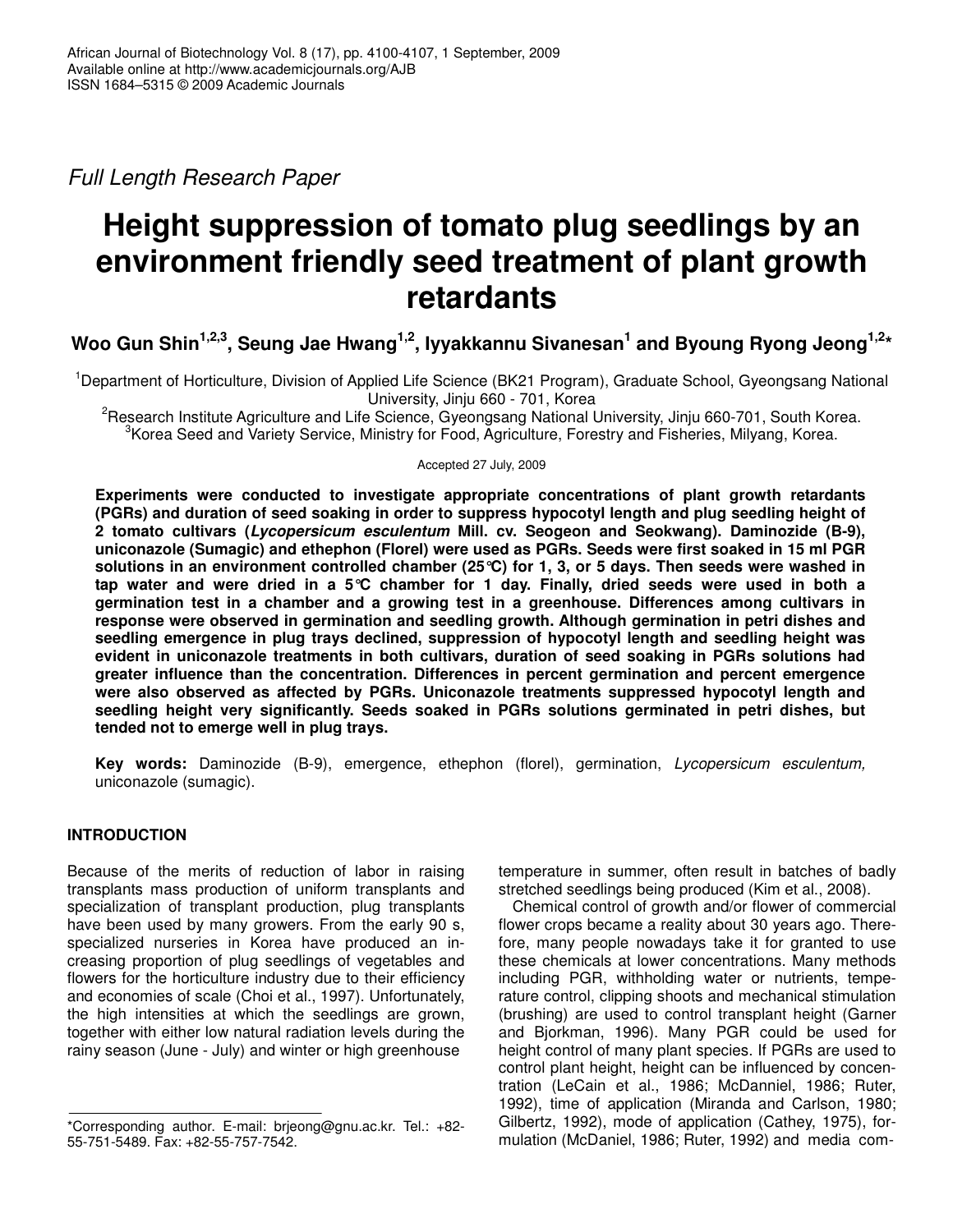**Table 1.** The chemicals and their concentrations used in the nutrient solution for the culture of tomato plug seedlings.

| Chemical                             | Concentration (mg L <sup>-1</sup> ) |
|--------------------------------------|-------------------------------------|
| $Ca(NO3)2·4H2O$                      | 472                                 |
| KH <sub>2</sub> PO <sub>4</sub>      | 272                                 |
| $MqSO_4$ -7 $H_2O$                   | 246                                 |
| KNO <sub>3</sub>                     | 202                                 |
| $NH_4NO_3$                           | 80                                  |
| Fe-EDTA                              | 15                                  |
| $MnSO_4 \cdot 4H_2O$                 | 2.1                                 |
| $H_3BO_3$                            | 1.4                                 |
| ZnSO <sub>4</sub> ·7H <sub>2</sub> O | 0.8                                 |
| CuSO <sub>4</sub> ·5H <sub>2</sub> O | 0.2                                 |
| Na∍MoO4·2H∍O                         | 0.1                                 |

position (Barrett, 1982). In many cases, by the time growers apply PGR, stretching of the hypocotyl has already occurred and application to seedlings are ineffective (Pasian and Bennett, 2001). Hence, time of application is very important to use Plant growth regulators (PGRs) because the effect of PGRs depends on time. In addition, the optimal rate of application and sensitivity of plants to each PGR may vary greatly from one species to another (Wang and Blessington, 1990).

Seedling height can be controlled by applying the PGR directly to the seed (Pasian and Bennett, 2001; Pill and Gunter, 2001; Still and Pill, 2003). Treatment to tomato seeds with hypertonic solutions containing uniconazole  $(0.1, 1,$  or 10 mgl<sup>-1</sup>) was of little practical value in protecting seedlings from freeze damage, although  $T_{50}$  (days) and seedling height was reduced (Davis et al., 1990). Soaking seeds in 1000 mgl<sup>-1</sup> paclobutrazol for 6, 16, or 24 h, growth restriction was 61, 37 and 76% in geranium, 30, 38 and 41% in marigold and 31, 31 and 40% respectively. Therefore, PGR application to geranium, marigold and tomato seeds may be feasible using a 6 or 16 h soak in 500 mgl<sup>-1</sup> paclobutrazol (Pasian and Bennett, 2001). Soaking pepper seeds in 1-100 mgl $^{-1}$  uniconazole for 24, 72 or 120 h significantly suppressed hypocotyls length and seedling growth (Shin and Jeong, 2002). Cucumber seeds soaked in 250, 500, 1000 or 2000 mgl<sup>-1</sup> paclobutrazol for 6, 12 or 24 h reduced hypocotyls length, stem elongation, leaf area, fresh and dry weight (Cho et al., 2002). Soaking tomato seeds in 50 - 1000 mgl $^{-1}$  paclobutrazol for 48 h resulted in lower percentage of germination or emergence than soaking seeds for 24 h (Still and Pill, 2003). Soaking seeds in 50 mgl<sup>-1</sup> paclobutrazol effectively controlled plug height in tomato (Still and Pill, 2006), whereas soaking tomato seeds in 100 mgl<sup>-1</sup> paclobutrazol for 1 h prevented early hypocotyls stretch of tomato seedlings with no long term effects on plant growth (Brigard et al., 2006). Despite these previous studies, there is little information available on the effects of daminozide, ethephon and uniconazole application to control stretching in

seedlings. This study was conducted to evaluate the effect of seed soaking treatment with PGRs for controlling stretching of tomato seedling.

#### **MATERIALS AND METHODS**

Tomato (*Lycopersicum esculentum* Mill. cv. Seogeon and Seokwang) seeds were put in a petri dish (87 mm  $\times$  15 mm) filled with 15 ml of PGR solutions and were placed in an environment controlled chamber (25°C, 80% RH, dark) for 1, 3, or 5 days. Daminozide (B-9) at 10,000, 20,000 or 30,000 mgl<sup>-1</sup>, uniconazole (sumagic) at 100, 200 or 300 mgl -1 , and ethephon (florel) at 1,000, 2,000 and 3,000 mgl<sup>-1</sup> were used. After soaking treatment, seeds were washed in tap water and were dried in growth chamber (25°C, 80% RH, dark) for 1 day.

Seeds treated with PGRs solutions were placed in a petri dish with a sheet of filter paper (Whatman no. 2). Then seeds were placed in an environment controlled chamber (25°C, 80% RH, dark) in a completely randomized design. Equal amount of distilled water was supplied to all treatments. Germination of tomato seeds was checked once a day for 9 days. Percent germination, mean daily germination (MDG),  $T_{50}$ , and mean germination time (MGT) were evaluated.

Treatments which caused precocious germination during the seed soaking process and treatments which gave percent germination less than 50% in germination experiment were excluded in growth experiment. Seeds were sown in 200-cell (11cc) plug trays containing plug medium (Tosilee medium, Shinan Grow Co., Korea). 3 replicates per treatment and 50 seeds per replicate were used. Seed-sown trays were placed on germination beds with a fogging system for three days in a glasshouse. After seedlings had been emerged, trays were laid out in a completely randomized block design on beds in a glasshouse. A nutrient solution was supplied uniformly for all treatments once a day through a mat subirrigation system. The composition of nutrient solution was based on the formulation used in commercial plug greenhouses (Table 1).

Temperatures of a greenhouse were measured during the experimental period by digital thermometers (Thermo Recorder TR-71S, T and D Crop., Japan). Maximum, minimum and mean temperatures of a greenhouse during the culture period were 35.4, 12.6 and 24.4°C, respectively.

Emergence was checked for 10 days and growth measurement on seedlings was conducted at 32 days after sowing. Emergence, hypocotyl length, plant height, leaf area, number of leaves, % dry matter, T/R ratio, fresh and dry weights of shoot, root and whole plant and chlorophyll concentration were measured. Leaf area was determined with a leaf area meter (LI-3100 Area meter, LI.COR. Inc., Lincoln, Nebraska USA). Dry weight was measured after 72 h of drying at 60°C in a dry oven. For measurement of chlorophyll concentration, vigorous and uniform leaves were sampled and extracted with 80% (v/v) acetone for 24 h. Total chlorophyll concentration was determined by measuring absorbance of the extracted solution at 645 nm and 663 nm with a spectrophotometer (Uvikon 922, Kotron Instruments, Italy) according to the procedure developed by Arnon (1949). Chlorophyll concentration ( $\mu$ g·mg<sup>-1</sup>fw) =  $[(20.29 \times A_{645}) + (8.02 \times A_{663})] \times$  [volume of acetone (ml) ÷ fresh weight (mg)], where  $A_{645}$  and  $A_{663}$  are absorbance at 645 and 663 nm, respectively.

Data collected were analyzed for statistical significance by the SAS (Statistical analysis system, V. 6.12, Cary, NC, USA) program. The experimental results were submitted to an analysis of variance (ANOVA).

#### **RESULTS AND DISCUSSION**

Soaking seeds in water or PGRs solution reduced germi-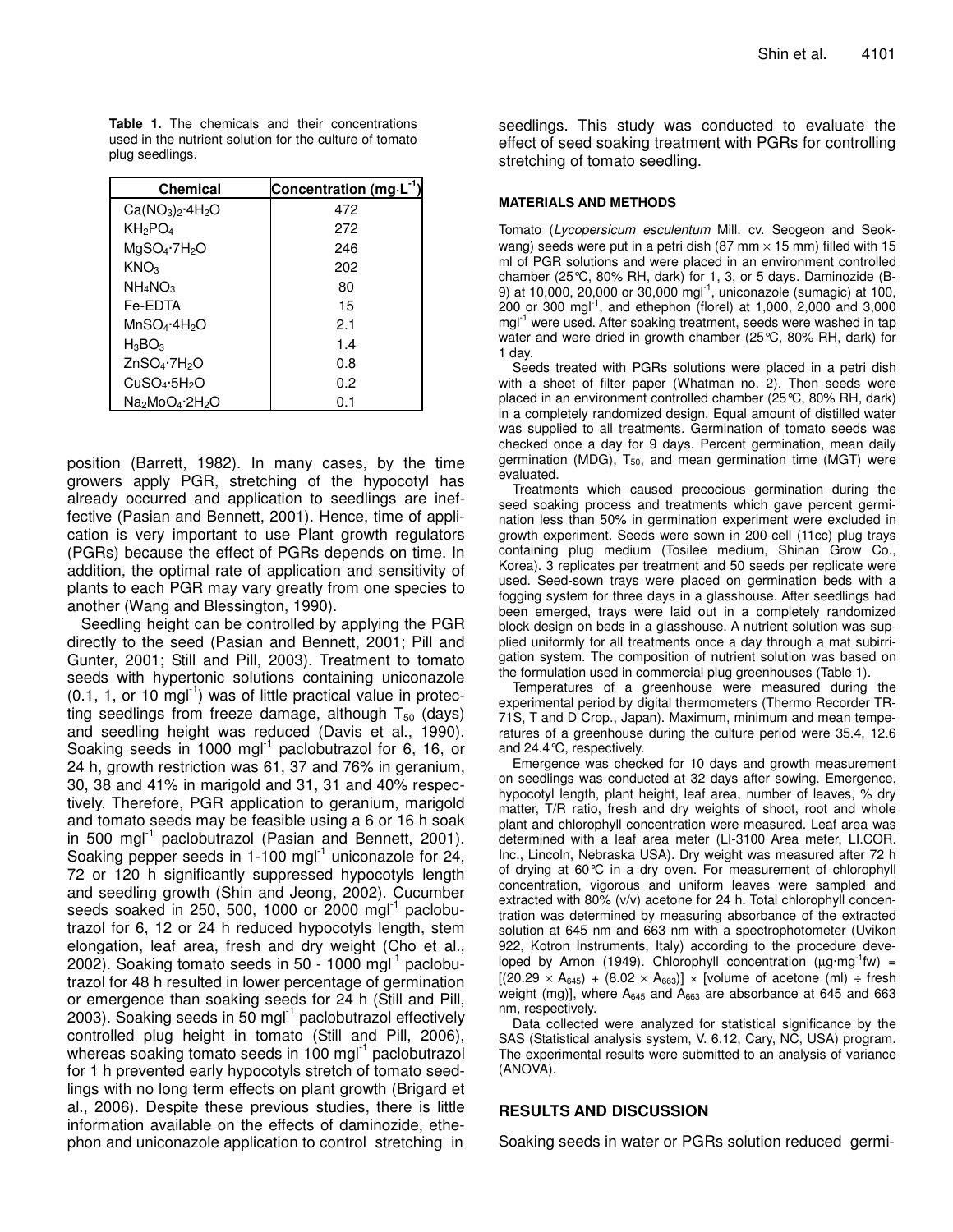| Growth                 | <b>Concentration</b> | <b>Soaking</b> | <b>Germination</b> | <b>MDG</b>       | $T_{50}$          | <b>MGT</b>        | <b>Emergence</b>  |
|------------------------|----------------------|----------------|--------------------|------------------|-------------------|-------------------|-------------------|
| retardant              | $(mgl-1)$            | Duration (day) | (%)                | (day)            | (day)             | (day)             | (%)               |
|                        | Control (unsoaked)   |                | 98.7 $a^{1}$       | 5.0a             | 2.6 de            | 4.7 cd            | 96.3 a            |
| <b>Distilled water</b> |                      | 1              | 94.0 ab            | 4.7 ab           | 2.9 <sub>de</sub> | 3.4 <sub>dq</sub> | 91.7 a            |
|                        |                      | 3              | 89.7 bc            | 4.5 ab           | 2.7 de            | 3.2 <sub>dg</sub> | 97.0 a            |
| Daminozide             | 10,000               |                | 27.3e              | 1.4e             | 5.6c              | 5.9 <sub>bc</sub> | $^{2}$            |
|                        |                      | 3              | 8.0 <sub>g</sub>   | 0.4 <sub>g</sub> | 6.1c              | 6.6 b             |                   |
|                        |                      | 5              | 2.0 <sub>g</sub>   | 0.1 <sub>g</sub> | 6.7 bc            | 6.7 b             |                   |
|                        | 20,000               |                | 34.7 e             | 1.7e             | 5.8c              | 6.3 b             |                   |
|                        | 30,000               |                | 19.3 f             | 1.0f             | 6.7 bc            | 6.8 b             |                   |
| <b>Uniconazole</b>     | 100                  |                | 81.3 c             | 4.1 c            | 5.9c              | 6.6 b             | 54.7 b            |
|                        |                      | 3              | 3.0 <sub>g</sub>   | 0.2 <sub>g</sub> | 7.3ab             | 8.3 a             |                   |
|                        | 200                  |                | 51.3 d             | 2.6d             | 7.8 a             | 8.1a              | 30.0 <sub>c</sub> |
| Ethephon               | 1,000                |                | 95.3 ab            | 4.8 ab           | 3.2 de            | 3.9f              | 95.3a             |
|                        |                      | 3              | 98.7 a             | 4.9 a            | 2.4e              | 2.4 <sub>g</sub>  | 9.6d              |
|                        | 2,000                |                | 96.7 ab            | 4.8 ab           | 3.6 <sub>d</sub>  | 4.1 de            | 95.3a             |
|                        |                      | 3              | 81.3 g             | 4.1c             | 2.6 de            | 3.0 <sub>eg</sub> | 7.4 d             |
|                        | 3,000                |                | 94.7 ab            | 4.7 ab           | 3.1 de            | 3.6 <sub>dq</sub> | 94.0 a            |
|                        |                      | 3              | 88.7 bc            | 4.4 bc           | 3.4 e             | $2.6$ fg          | 5.3 <sub>d</sub>  |
| F-test                 |                      |                | $***$              | $***$            | $***$             | $***$             | $***$             |

Table 2. Effect of seed treatment of plant growth retardants on percent germination, mean daily germination (MDG), number of days to 50% germination  $(T_{50})$ , mean germination time (MGT) and percent emergence of 'Seogeon' tomato seeds.

<sup>1</sup> Mean separation within columns by Duncan's multiple range test at  $P = 0.05$ .

<sup>2</sup>Not measured because of no germination.

NS, A, Wonsignificant or significant at P = 0.05, 0.01, or 0.001, respectively.

nation percentage in both cultivars when compared to the control. Table 2 show a progressive decrease in the rate of germination resulting from the seed treatment with water. Soaking for 5 days killed all the seeds. The water causes the cells to become turgid, the entire seed grows in volume and the seed coat becomes more permeable to oxygen and carbon dioxide. However, over soaking of seeds can damage seeds and unable to exchange gases, which caused inhibition in the metabolic activities. thus germination percent reduced significantly. Soaking seeds of tomato resulted in a gradual loss of germination, however, increased emergence percentage and reduced mean germination time (MGT) when compared to the control. These results are in agreement with previous report (Sabongari and Aliero, 2004).

Seeds of 'Seogeon' tomato did not germinate in 100 mgl<sup>-1</sup> (5 days soaking), 200 mgl<sup>-1</sup> (3 and 5 days soaking) and 300 mg $I^{-1}$  (1, 3 and 5 days soaking) uniconazole solutions and 2,000 and 3,000 mgl<sup>-1</sup> (3 and 5 days soaking) daminozide solutions. These results are in agreement with (Pasian and Bennett, 2001; Shin and Jeong, 2002; Still and Pill, 2003), they reported that seed germination was lower with an increase in PGRs concentration and soaking duration of seeds. Seeds of 'Seogeon' tomato soaked in ethephon solution for 5 days germinated during soaking process (Table 2). Percent germination in ethe-

phon treatment was slightly lower than that in the control. but was higher than that in other PGRs treatments. The MDG,  $T_{50}$ , and MGT in ethephon treatment were similar to those in the control. Percent seedling emergence was lower than percent germination in all treatments in the one day ethephon treatment which had similar percent germination and percent emergence as those in the control (Table 2).

Seeds of 'Seogeon' tomato in 100 mgl<sup>-1</sup> (1 and 3 days soaking) and 200 mgl<sup>-1</sup> (1 day soaking) uniconazole solutions germinated, but percent germination was greater than 80% only in the 100 mgl<sup>-1</sup> (one day soaking) uniconazole solution. In addition, percent emergence in these treatments was less than 50%. Although seeds of 'Seogeon' tomato germinated in petri dishies, seedlings did not emerge in trays, especially in 10,000 mg $I^1$  and 30,000 mgl<sup>-1</sup> daminozide solution and 100 mgl<sup>-1</sup> (3 days soaking) uniconazole treatment (Table 2).

Table 3 shows similar trends in 'Seokwang' tomato. Most seeds of 'Seokwang' tomato soaked in uniconazole solutions did not germinate except for uniconazole 100  $mgI^{-1}$  (one day soaking) and percent germination was less than 3%. Percent germination more than 88% was obtained only in the 100 mgl<sup>-1</sup> (one day soaking) uniconazole solution. In the present study, soaking seeds in PGRs reduced germination percentage significantly in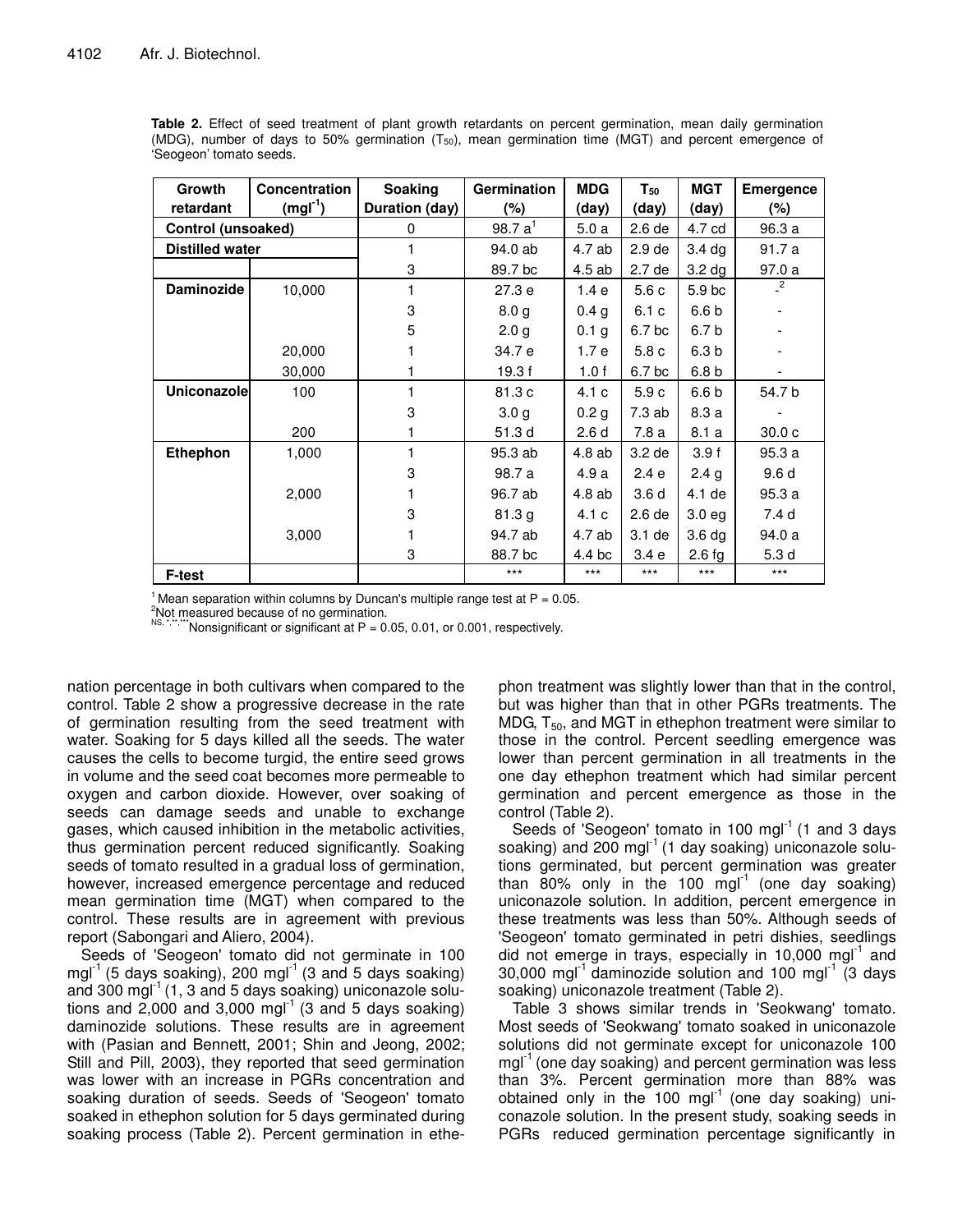| Growth                 | Concentration | Soaking               | Germination                     | <b>MDG</b>       | $\mathsf{T}_{\mathsf{50}}$ | <b>MGT</b>        | <b>Emergence</b> |
|------------------------|---------------|-----------------------|---------------------------------|------------------|----------------------------|-------------------|------------------|
| retardant              | $(mgl-1)$     | <b>Duration (day)</b> | (%)                             | (day)            | (day)                      | (day)             | $(\%)$           |
| Control (unsoaked)     |               | 0                     | $\frac{99.3}{2}$ a <sup>1</sup> | 5.0a             | 2.6 de                     | 4.7 cd            | 97.3 a           |
| <b>Distilled water</b> |               | 1                     | 95.3 ab                         | 4.8 ab           | 3.0 <sub>de</sub>          | 3.5 <sub>dg</sub> | 92.7 a           |
|                        |               | 3                     | 92.7 ab                         | 4.5 ab           | 2.8 de                     | 3.3 <sub>dg</sub> | 98.0 a           |
| Daminozide             | 10,000        | 1                     | 84.7 c                          | 4.2c             | 5.5 bd                     | 5.4 be            | 86.7 a           |
|                        |               | 3                     | 20.0 e                          | 1.0e             | 6.2 ac                     | 6.7 ac            | $^{2}$           |
|                        |               | 5                     | 22.7 e                          | 1.1e             | 6.1 ac                     | 6.3 ad            |                  |
|                        | 20,000        |                       | 67.3 d                          | 3.4 <sub>d</sub> | 5.7 <sub>bd</sub>          | 6.2 ad            | 62.0 bc          |
|                        |               | 3                     | 2.0 f                           | 0.1 f            | 7.5 ab                     | 7.5 ab            |                  |
|                        |               | 5                     | 6.7f                            | 0.3f             | 4.5 cg                     | 4.8 cf            |                  |
|                        | 30,000        | 1                     | 82.0c                           | 4.1c             | 5.6 bd                     | 6.1 ad            | 52.0c            |
|                        |               | 3                     | 6.7 f                           | 0.3f             | 5.3 be                     | 6.5 ac            |                  |
| Uniconazole            | 100           |                       | 88.0 bc                         | 4.4 bc           | 6.0 ac                     | 6.7 ac            | 48.7 c           |
|                        |               | 3                     | 2.7f                            | 0.1 f            | 4.2 ch                     | 3.3 <sub>eg</sub> |                  |
|                        | 200           |                       | 2.7f                            | 0.1 f            | 8.2a                       | 8.2 a             |                  |
|                        |               | 3                     | 2.0 f                           | 0.1 f            | 5.0 <sub>cf</sub>          | 3.5 <sub>eg</sub> |                  |
| Ethephon               | 1,000         | 1                     | 98.7 a                          | 4.9a             | 3.0 ei                     | 3.6 <sub>eg</sub> | 98.7 a           |
|                        |               | 3                     | 96.0 a                          | 4.8 a            | $2.6$ gi                   | 2.9 <sub>eg</sub> | 87.3 a           |
|                        | 2,000         |                       | 97.3a                           | 4.9 a            | 3.4 di                     | 3.9 <sub>dg</sub> | 95.3 a           |
|                        |               | 3                     | 97.3 a                          | 4.9a             | 1.5 <sub>1</sub>           | 2.1 <sub>g</sub>  | 62.0 bc          |
|                        | 3,000         |                       | 96.7 a                          | 4.8 a            | 3.4 di                     | 3.9 <sub>dg</sub> | 97.3 a           |
|                        |               | 3                     | 93.3 ab                         | 4.7 ab           | 3.6 di                     | 3.9 <sub>dg</sub> | 68.7 b           |
| F-test                 |               |                       | $***$                           | $***$            | $***$                      | $***$             | $***$            |

Table 3. Effect of seed treatment of plant growth retardants on percent germination, mean daily germination (MDG), number of days to 50% germination  $(T_{50})$ , mean germination time (MGT) and percent emergence of 'Seokwang' tomato seeds.

<sup>1</sup> Mean separation within columns by Duncan's multiple range test at  $P = 0.05$ .

<sup>2</sup>Not measured because of no germination.

NS.\*,\*\*,\*\*\*Nonsignificant or significant at P = 0.05, 0.01, or 0.001, respectively.

both cultivars when compared to the water soaking. This might be due to inhibition of gibberellins biosynthesis. Gibberellins are known to stimulate germination of dormant as well as non-dormant seeds of several plant species (Bewley and Black, 1982). The growth retardants paclobutrazol, ancymidol, uniconazole are known to block the oxidation of ent-kaurene to ent-kaurenoic acid which are steps in the GA synthesis pathway of gibberellins (Pressman and Shaked, 1991).

Of the 3 PGRs tested, uniconazole was shown to be the most effective retardant followed by ethephon and daminozide. Table 4 shows that hypocotyl length and plant height of 'Seogeon' tomato seedlings were remarkably suppressed in the 100 mg $I^1$  (1 day soaking) and 200 mgl<sup>-1</sup> (1 day soaking) uniconazole treatments as compared to the control and other treatments. The plant growth retardant uniconazole is known to affect the levels of endogenous gibberellins. Gibberellins are known to induce elongation (Kurepin et al., 2006), while triazole PGRs reduces gibberellins levels and causes a decrease in shoot growth (Davis and Curry, 1991). Uniconazole reduce stem length in many plant species such as hibis-

cus (Wang and Gregg, 1991), chrysanthemum (Schuch, 1994), kalanchoe (Hwang et al., 2008, 2009), pepper (Shin and Jeong, 2002). An increase in ethephon concentration from 1000 to 3000 mgl<sup>-1</sup> resulted in a significant decrease in hypocotyls length when compared to the control, however, plant height did not affect significantly at any concentrations of ethephon. Fresh and dry weights of shoot significantly decreased when seeds were soaked in 100 or 200 mgl<sup>-1</sup> uniconazole. At 100 mgl<sup>-1</sup> uniconazole fresh weight of root did not affect when compared to the control, but dry weight reduced significantly. When seeds were treated in 1000 mgl<sup>-1</sup> ethephon root fresh weight increased significantly, but dry weight of root was not changed. At 2000 mgl<sup>-1</sup> ethephon fresh and dry weights of shoot significantly decreased (Table 4). Leaf area and number of leaves were not reduced when the seeds were treated with ethephon, but significantly reduced by uniconazole treatment. Ethephon treatment (1000 or 2000 mg) increased chlorophyll content when compared to the control. However, at 3000 mg ethapon chlorophyll content was not increased. When the seeds were soaked in uniconazole for 1 day chlorophyll content was reduced when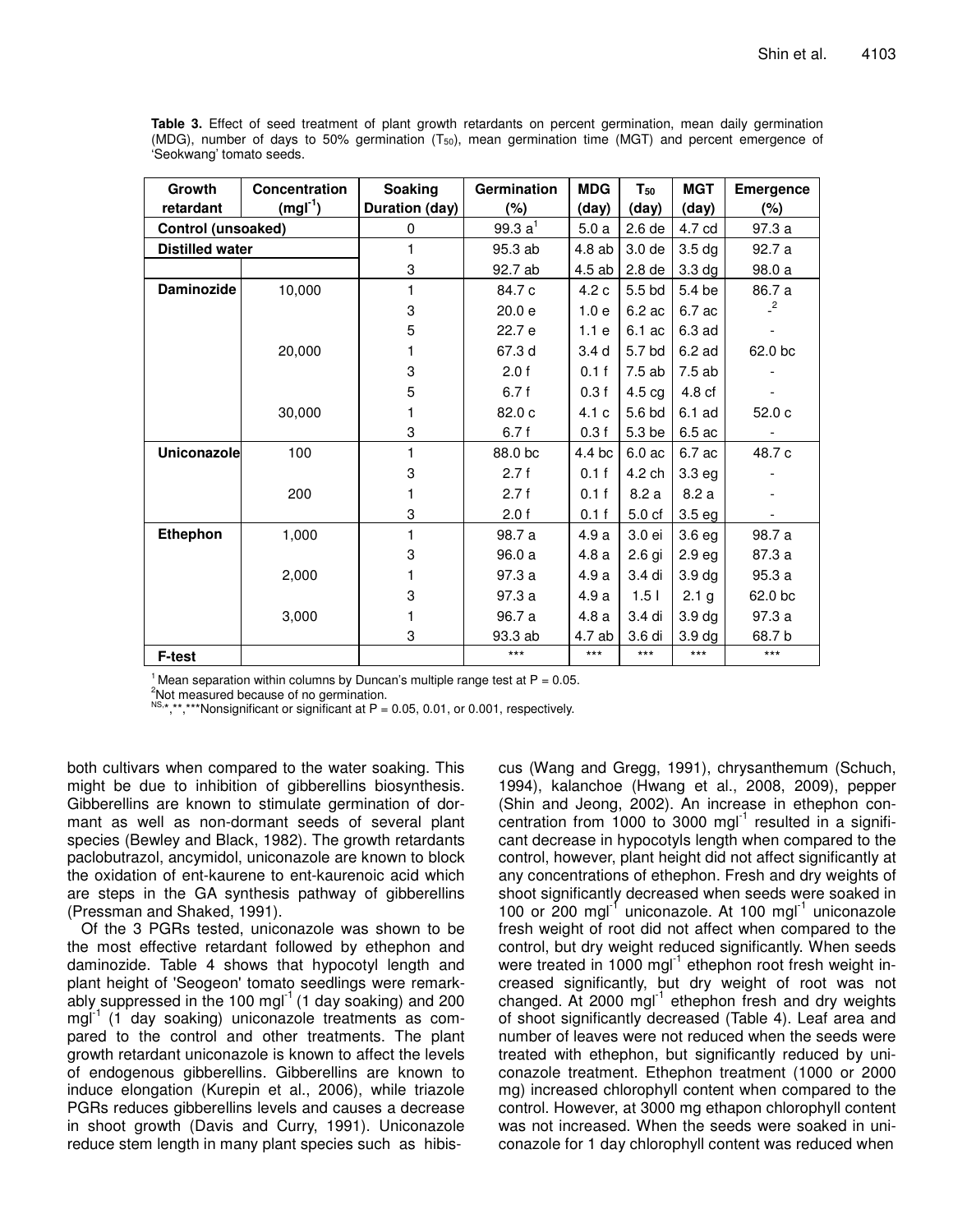| Growth                    | <b>Concentration</b>    | <b>Soaking</b>             | <b>Hypocotyl</b>  | <b>Plant</b>     | Fresh wt. (g)    |        | Dry wt. (g)       |                   |
|---------------------------|-------------------------|----------------------------|-------------------|------------------|------------------|--------|-------------------|-------------------|
| retardant                 | (mg $\cdot$ L $^{-1}$ ) | Duration (day) Length (cm) |                   | Height (cm)      | <b>Shoot</b>     | Root   | <b>Shoot</b>      | Root              |
| <b>Control (unsoaked)</b> |                         | 0                          | 8.5a'             | 30.1a            | 3.3a             | 0.29c  | 0.25a             | $0.02$ ab         |
| <b>Distilled water</b>    |                         |                            | 7.0c              | 27.9a            | 2.6 <sub>b</sub> | 0.44ab | 0.20ab            | 0.02a             |
|                           |                         | 3                          | 7.7 bc            | 30.4a            | 3.3a             | 0.35c  | 0.22ab            | $0.02$ ab         |
| Uniconazolel              | 100                     |                            | 3.4 <sub>d</sub>  | 6.7 b            | 1.0 <sub>c</sub> | 0.30c  | 0.08c             | 0.01 <sub>b</sub> |
|                           | 200                     |                            | 3.4 <sub>d</sub>  | 5.4 <sub>b</sub> | 0.5c             | 0.12d  | 0.03 <sub>d</sub> | 0.01c             |
| <b>Ethephon</b>           | 1,000                   |                            | 8.0 ab            | 28.2a            | 3.2a             | 0.48a  | 0.22ab            | 0.02a             |
|                           | 2,000                   |                            | 7.2 <sub>bc</sub> | 28.8a            | 2.5 <sub>b</sub> | 0.31c  | 0.18 <sub>b</sub> | 0.02 <sub>b</sub> |
|                           | 3,000                   |                            | 6.8 c             | 28.4a            | 3.1a             | 0.33c  | 0.20ab            | 0.02ab            |
| F-test                    |                         |                            | $***$             | $***$            | $***$            | $***$  | $***$             | $***$             |

**Table 4.** Effect of seed treatment of plant growth retardants on growth of 'Seogeon' tomato seedlings measured at 32 days after sowing in plug trays.

<sup>1</sup> Mean separation within columns by Duncan's multiple range test at  $P = 0.05$ .

 $^{NS,*}$ ,\*\*,\*\*\*Nonsignificant or significant at P = 0.05, 0.01, or 0.001, respectively.

**Table 5.** Effect of seed treatment of plant growth retardants on growth of 'Seogeon' tomato seedlings measured at 32 days after sowing in plug trays.

| Growth<br>retardant    | Concentration<br>$(mg \cdot L^{-1})$ | <b>Soaking</b><br>Duration (day) | Leaf area<br>(cm <sup>2</sup> ) | No. of<br>leaves | Chlorophyll<br>$(\mu g \cdot mg^{-1} f w)$ | Dry matter<br>$(\% )$ | T/R<br>ratio |
|------------------------|--------------------------------------|----------------------------------|---------------------------------|------------------|--------------------------------------------|-----------------------|--------------|
| Control (unsoaked)     |                                      | 0                                | 44.1 $a'$                       | 4.1a             | $2.64$ bc                                  | 7.24 ab               | 13.94 a      |
| <b>Distilled water</b> |                                      |                                  | 40.3a                           | 4.0 ab           | 3.12a                                      | 7.37 a                | $9.62$ bd    |
|                        |                                      | 3                                | 42.9a                           | $4.0$ ab         | 2.75 ab                                    | 6.51 ac               | 11.53 ab     |
| Uniconazole            | 100                                  |                                  | 21.3 <sub>b</sub>               | 3.6c             | 2.20d                                      | 7.35 a                | 5.64 d       |
|                        | 200                                  |                                  | 4.5 c                           | 3.0 <sub>d</sub> | 2.27 cd                                    | 5.85 c                | 7.05 cd      |
| Ethephon               | 1,000                                |                                  | 43.4a                           | 4.0 ab           | 3.09a                                      | 6.73 ac               | 9.62 bd      |
|                        | 2,000                                |                                  | 39.9a                           | 4.0ab            | 3.08a                                      | 6.79 ac               | 11.84 ab     |
|                        | 3,000                                |                                  | 43.8a                           | 3.9 b            | 2.79 ab                                    | 6.30 bc               | 11.15 $ac$   |
| <b>F-test</b>          |                                      |                                  | $***$                           | $***$            | $***$                                      | $^\star$              | $***$        |

<sup>1</sup> Mean separation within columns by Duncan's multiple range test at  $P = 0.05$ . NS, \*,\*\*,\*\*\*Nonsignificant or significant at  $P = 0.05, 0.01$ , or 0.001, respectively.

compared to the control (Table 5). Chlorophyll content was enhanced by PGRs treatment (Starman et al., 1990; Tekalign and Hammes, 2004). In contrast, chlorophyll content was reduced by PGRs treatment (Knypl, 1969; Davis et al., 1988). Differential effect of PGR on chlorophyll content may be due to its accumulation and endogenous level of cytokinins. Percent dry matter was significantly lower in 200 mgl<sup>-1</sup> uniconazole treatment. T/R ratio slightly decreased in 100 mgl $^{-1}$  (1 day soaking) and 200 mgl<sup>-1</sup> (1 day soaking) uniconazole treatments (Table 5).

Table 6 and Figure 1 show that hypocotyl length and plant height of 'Seokwang' tomato seedlings were remarkably suppressed in 100 mgl<sup>-1</sup> (1 day soaking) uniconazole treatment as compared to the control and other treatments. Plant height was increased in 10,000 mgl<sup>-1</sup> daminozide for 1 day when compared to the control. Soaking seeds in 2000 or 3000 mgl<sup>-1</sup>ethephon for 1 day plant height increased. However, 3 days soaking decreased plant height. The results are in agreement with (Shin and Jeong, 2002; Still and Pill, 2003) they reported that plant height decreased as soaking period increased. Leaf area, number of leaves, and T/R ratio slightly decreased in 100 mgl $^{-1}$  (1 day soaking) (Table 6).

Chlorophyll concentration and percent dry matter were not significantly different in all treatments (Table 7). Uniconazole was effective in inhibiting seedling height of both cultivars at a very low concentration than that of daminozide and ethephon, but significantly affect the emergence percentage. Hence, further studies are needed in order to obtain maximum emergence and this may be possible by reducing uniconazole concentration.

In conclusion, the growth of tomato seedlings was efficiently regulated by uniconazole 100 mg $I^1$  (1 day soaking) treatment. These results should be helpful in allowing plant nurseries to control the stretching of tomato seedling. Although these methods successfully control stretching, seeds soaked in PGR solutions germinated, it tended not to emerge well. A seed soaking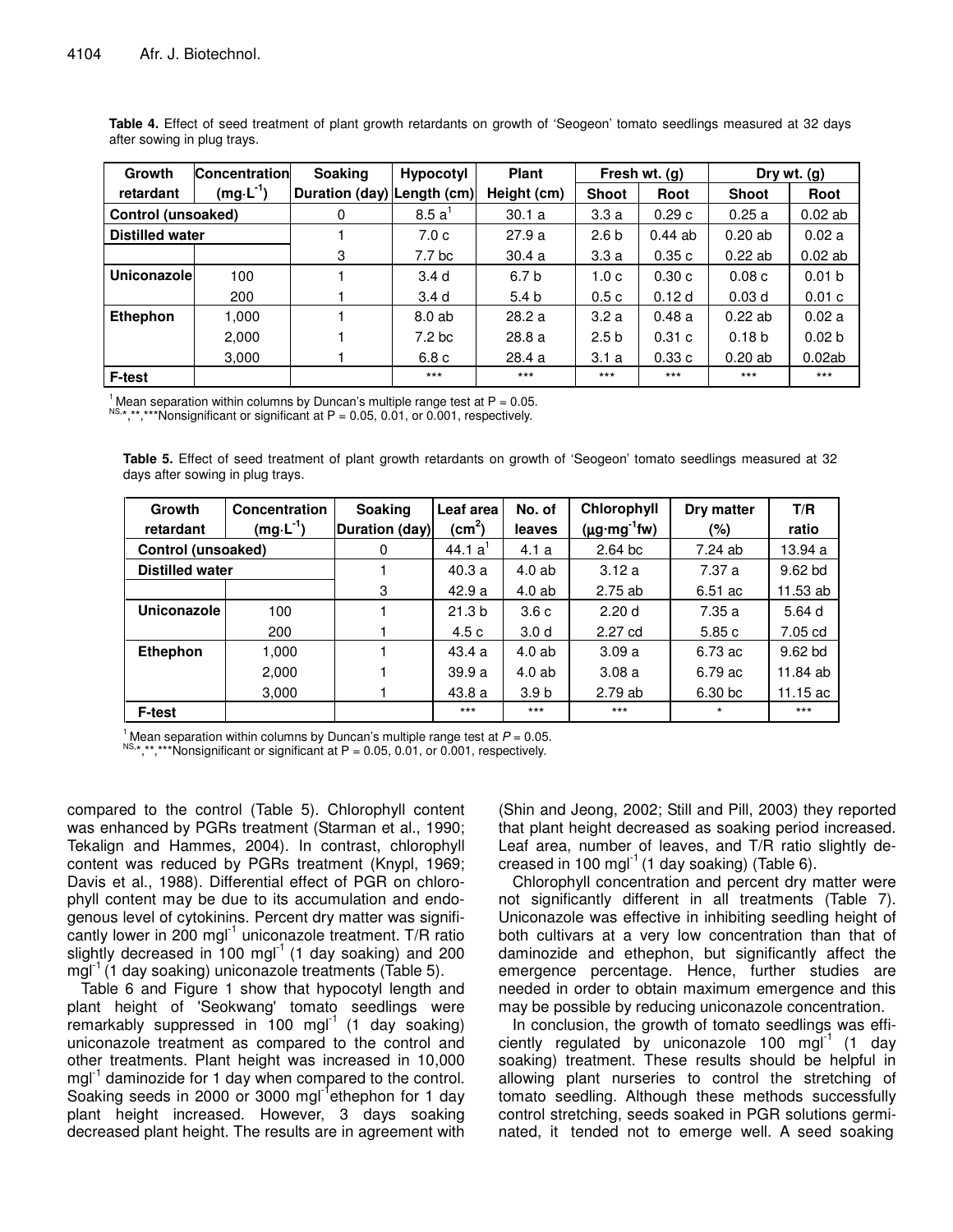| Growth                 | <b>Concentration</b> | <b>Soaking</b>                               | <b>Hypocotyl</b>  | <b>Plant</b>      |                  | Fresh wt. (g)      |                    | Dry $wt.$ (g)     |
|------------------------|----------------------|----------------------------------------------|-------------------|-------------------|------------------|--------------------|--------------------|-------------------|
| retardant              | $(mgl-1)$            | Duration (day) Length (cm) Height (cm) Shoot |                   |                   |                  | Root               | <b>Shoot</b>       | Root              |
| Control (unsoaked)     |                      | 0                                            | 7.8a <sup>1</sup> | 28.7 a            | 2.7a             | 0.37 <sub>bc</sub> | 0.18a              | 0.02 <sub>b</sub> |
| <b>Distilled water</b> |                      |                                              | 6.8 ac            | 28.8ac            | 2.4a             | 0.34bd             | 0.16c              | 0.02 b            |
|                        |                      | 3                                            | 7.3 ab            | 30.0 <sub>b</sub> | 2.7a             | 0.52a              | 0.19a              | 0.09a             |
| Daminozide             | 10,000               |                                              | 7.1 ac            | 31.5a             | 2.8a             | 0.31 <sub>bd</sub> | 0.19a              | 0.02 <sub>b</sub> |
|                        | 20,000               |                                              | 6.3 <sub>bc</sub> | 28.1ac            | 2.8a             | 0.31 <sub>bd</sub> | 0.15ac             | 0.02 <sub>b</sub> |
|                        | 30,000               |                                              | 6.6 ac            | 24.4 d            | 2.3a             | 0.41ab             | 0.16ab             | 0.02 <sub>b</sub> |
| Uniconazolel           | 100                  |                                              | 3.2 <sub>d</sub>  | 6.0e              | 0.8 <sub>b</sub> | 0.22d              | 0.05d              | 0.01 <sub>b</sub> |
| <b>Ethephon</b>        | 1,000                |                                              | 6.9 ac            | 28.2ac            | 2.4a             | 0.39ac             | 0.16ac             | 0.02 <sub>b</sub> |
|                        |                      | 3                                            | 6.0c              | 26.7bd            | 2.2a             | 0.27bd             | 0.12c              | 0.01 <sub>b</sub> |
|                        | 2,000                |                                              | 7.4 ab            | 30.4a             | 2.8a             | 0.41ab             | 0.19a              | 0.02 <sub>b</sub> |
|                        |                      | 3                                            | 5.9c              | 24.6 d            | 2.2a             | 0.25cd             | 0.13 <sub>bc</sub> | 0.01 <sub>b</sub> |
|                        | 3,000                |                                              | $7.0 \text{ ac}$  | 29.4ac            | 2.7a             | 0.39ac             | 0.19a              | 0.02 <sub>b</sub> |
|                        |                      | 3                                            | 6.3 <sub>bc</sub> | 26.4cd            | 2.3a             | 0.31bd             | 0.12c              | 0.02 <sub>b</sub> |
| <b>F-test</b>          |                      |                                              | $***$             | $***$             | $\star$          | $***$              | $***$              | <b>NS</b>         |

**Table 6.** Effect of seed treatment of plant growth retardants on growth of 'Seokwang' tomato seedlings measured at 32 days after sowing in plug trays.

<sup>1</sup> Mean separation within columns by Duncan's multiple range test at  $P = 0.05$ .

 ${}^{\text{N}}\text{S},$ \*,\*\*,\*\*\*Nonsignificant or significant at P = 0.05, 0.01, or 0.001, respectively.



**Figure 1.** Tomato 'Seokwang' cultivar grown with different plant growth retardant (daminozide, uniconazole, and ethephon) soaking concentration treatment harvested at 32 days after sowing in plug tray. Soaked seeds were placed for one day.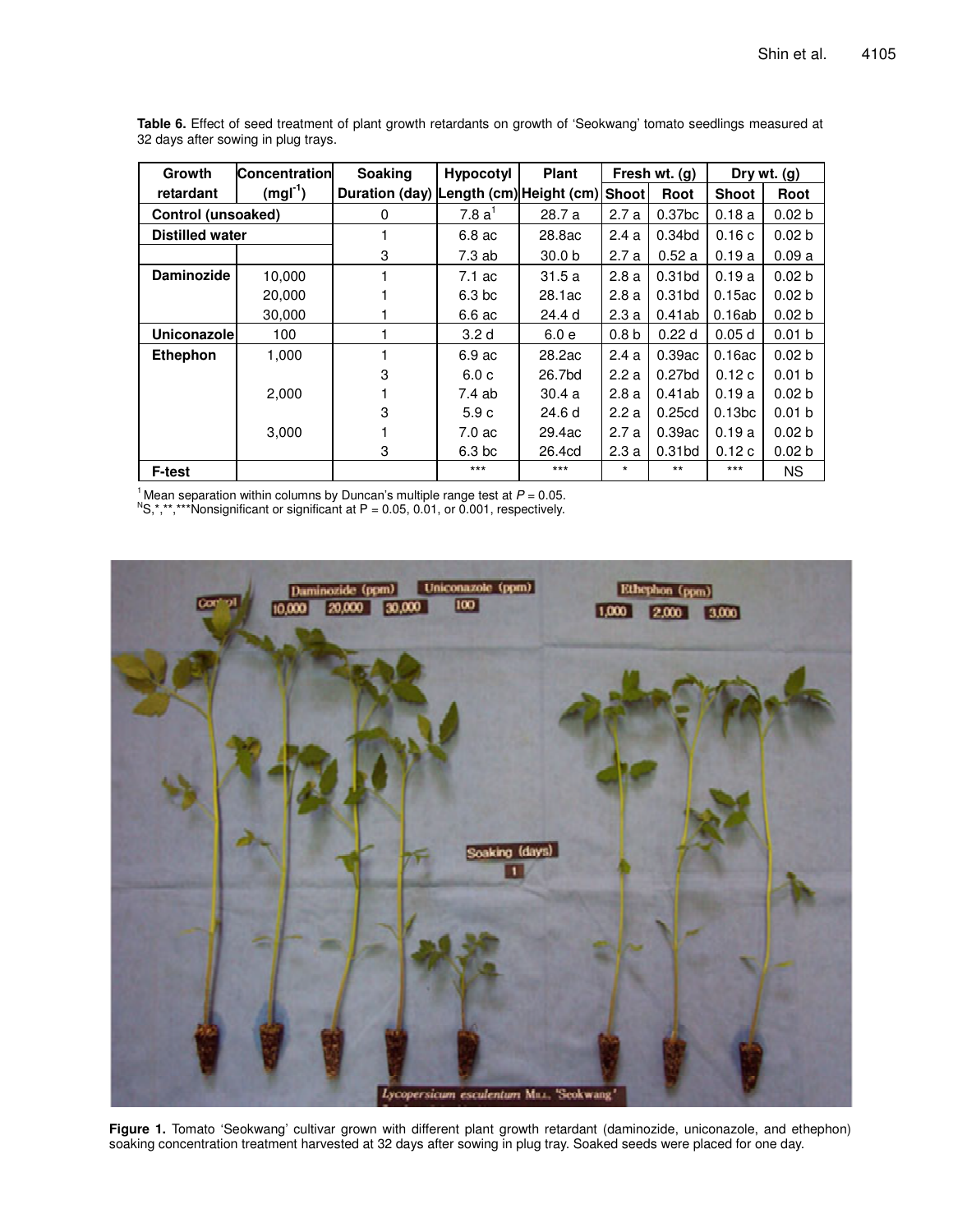| Growth<br>retardant    | <b>Concentration</b><br>$(mgl-1)$ | Soaking<br>Duration (day) | Leaf area<br>(cm <sup>2</sup> ) | leaves           | No. of Chlorophyll<br>$(\mu g mg^{-1}$ fw) | Dry matter<br>$(\%)$ | T/R<br>ratio |
|------------------------|-----------------------------------|---------------------------|---------------------------------|------------------|--------------------------------------------|----------------------|--------------|
| Control (unsoaked)     |                                   | $\Omega$                  | 48.4 $b^1$                      | 4.0a             | 2.54a                                      | 6.79 <sub>b</sub>    | 11.89 ab     |
| <b>Distilled water</b> |                                   |                           | 38.6 df                         | 4.0ab            | 2.53a                                      | 6.46 b               | 9.00ae       |
|                        |                                   | 3                         | 46.5 bc                         | $4.1$ ab         | 2.53a                                      | 8.88 a               | 9.00ae       |
| <b>Daminozide</b>      | 10,000                            |                           | 41.5 cd                         | 4.0a             | 2.19a                                      | 6.79 b               | 10.92 ad     |
|                        | 20,000                            |                           | 33.7f                           | 4.1 ab           | 2.34a                                      | 5.42 <sub>b</sub>    | 12.08a       |
|                        | 30,000                            |                           | 39.4 de                         | 4.0 <sub>b</sub> | 2.38a                                      | 6.74 b               | 7.40 cg      |
| Uniconazolel           | 100                               |                           | 13.8h                           | 3.1 <sub>c</sub> | 2.26a                                      | 6.42 <sub>b</sub>    | 4.15 fi      |
| <b>Ethephon</b>        | 1,000                             |                           | 42.0 cd                         | $4.1$ ab         | 2.32a                                      | 6.41 b               | 7.91 bf      |
|                        |                                   | 3                         | 28.6 g                          | 4.0ab            | 2.36a                                      | 5.46 <sub>b</sub>    | 8.95 ae      |
|                        | 2,000                             |                           | 45.0 bc                         | 4.2 a            | 2.33a                                      | 6.82 <sub>b</sub>    | 9.00ae       |
|                        |                                   | 3                         | 35.3 ef                         | 4.1 ab           | 2.25a                                      | 5.93 b               | 7.22 cg      |
|                        | 3,000                             |                           | 41.6 cd                         | 4.0 <sub>b</sub> | 2.21a                                      | 6.72 <sub>b</sub>    | 6.08 eh      |
|                        |                                   | 3                         | 56.1 a                          | 4.0 <sub>b</sub> | 2.46a                                      | 5.40 <sub>b</sub>    | 8.77 ae      |
| F-test                 |                                   |                           | $***$                           | $***$            | <b>NS</b>                                  | $\star$              |              |

**Table 7.** Effect of seed treatment of plant growth retardants on growth of 'Seokwang' tomato seedlings measured at 32 days after sowing in plug trays.

<sup>1</sup> Mean separation within columns by Duncan's multiple range test at  $P = 0.05$ .

NS  $,$ \*,\*\*,\*\*\*Nonsignificant or significant at P = 0.05, 0.01, or 0.001, respectively.

method which is effective in suppressing hypocotyl length and seedling height without affecting germination and seedling emergence significantly would be ideal and it is necessary to research effects that a seed soaking method makes on flowering and fruit setting as well as general growth.

### **ACKNOWLEDGEMENTS**

This work partially supported by the BK21 Program, the Ministry of Education, Science and Technology, Korea.

#### **REFERENCES**

- Arnon DI (1949). Copper enzymes in isolated chloroplasts. Polyphenoloxidase in *Beta vulgaris*. Plant Physiol. 24: 1-15.
- Barrett JE (1982). Chrysanthemum height control by ancymidol, pp333, and EL-500 dependent on medium composition. Hort. Sci. 17: 896- 897.
- Bewley JD, Black M (1982). Physiology and biochemistry of seeds in relation to germination. II. Viability, dormancy and environment control. Springer-Verlag, Berlin.
- Brigard JP, Harkess RL, Baldwin BS (2006). Tomato early seedling height control using a paclobutrazol seed soak. Hort. Sci. 41: 768- 772.
- Cathey HM (1975). Comparative plant growth retarding activities of ancymidol with ACPC, phosfon, chlormequat, and SADH on ornamental plant species. Hort. Sci. 10: 204-216.
- Cho KC, Yang WM, Kim WS, Chung SJ (2002). Growth retardation of cucumber (*Cucumis sativus* L.) seedlings by treatment of paclobutrazol and removal of retardation by foliar spray of gibberellins. J. Korean Soc. Hort. Sci. 43: 415-420.
- Choi JM, Ahn JW, Ku JH, Lee YB (1997). Effect of medium composition of physical properties of soil and seedling growth of red-pepper in plug system. J. Korean Soc. Hort. Sci. 38: 618-624.
- Davis TD, Curry EA (1991). Chemical regulation of vegetative growth. Crit. Rev. Plant Sci. 10: 151-188.
- Davis TD, Ells JE, Walser RH (1990). Emergence, growth, and freezing tolerance of tomato seedlings grown from uniconazole-treated seed. Hort. Sci. 25: 312-313.
- Davis TD, Steffens GL, Sankkhla N (1988). Triazole plant growth regulators. Hort. Rev. 10: 63-105.
- Garner LC, Bjorkman T (1996). Mechanical conditioning for controlling excessive elongation in tomato transplants: Sensitivity to dose, frequency, and timing of brushing. J. Am. Soc. Hort. Sci. 121: 894- 900.
- Gilbertz DA (1992). Chrysanthemum response to timing of paclobutrazol and uniconazole sprays. Hort. Sci. 27: 322-323.
- Hwang SJ, Lee MY, Sivanesan I, Jeong BR (2008). Growth control of kalanchoe cultivars Rako and Gold Strike by application of paclobutrazol and uniconazole as soaking treatment of cuttings.
- Hwang SJ, Lee MY, Sivanesan I, Jeong BR (2009). Suppression of stretchiness in pot *Kalanchoe blossfeldiana* Poelln. Rako by application of plant growth retardants as recycled subirrigational supply. Propagation Ornamental Plants, 9: 26-34.
- Kim IS, Zhang C, Kang HM, Mackay B (2008). Control of Stretching of cucumber and tomato plug seedlings using supplement light. Hort. Environ. Biotechnol. 49: 287-292.
- Knypl JS (1969). Inhibition of chlorophyll synthesis by growth retardants and coumarin, and its reversal by potassium. Nature, 224: 1025- 1026.
- Kurepin LV, Pharis RP, Richard P, Reeid DM, Chinnappa CC (2006). Involvement of gibberellins in the stem elongation of sun and shade ecotypes of *Stellaria longipes* that is induced by low light irradiance. Plant Cell Environ. 29: 1319-1328.
- LeCain DR, Schekel KA, Wample RL (1986). Growth-retarding effects of paclobutrazol on weeping fig. Hort. Sci. 21: 1150-11520.
- McDaniel GL (1986) Comparison of paclobutrazol, flurprimidol and tetcyclacis for controlling poinsettia height. Hort. Sci. 21: 1161-1163.
- Miranda RM, Carlson WH (1980). Effect of timing and number of applications of chlormequat and ancymidol on the growth and flowering of seed geraniums. J. Am. Soc. Hort. Sci. 105: 273-277.
- Pasian CC, Bennett MA (2001). Paclobutrazol soaked marigold, geranium, and tomato seeds produce short seedlings. Hort. Sci. 36: 721-723.